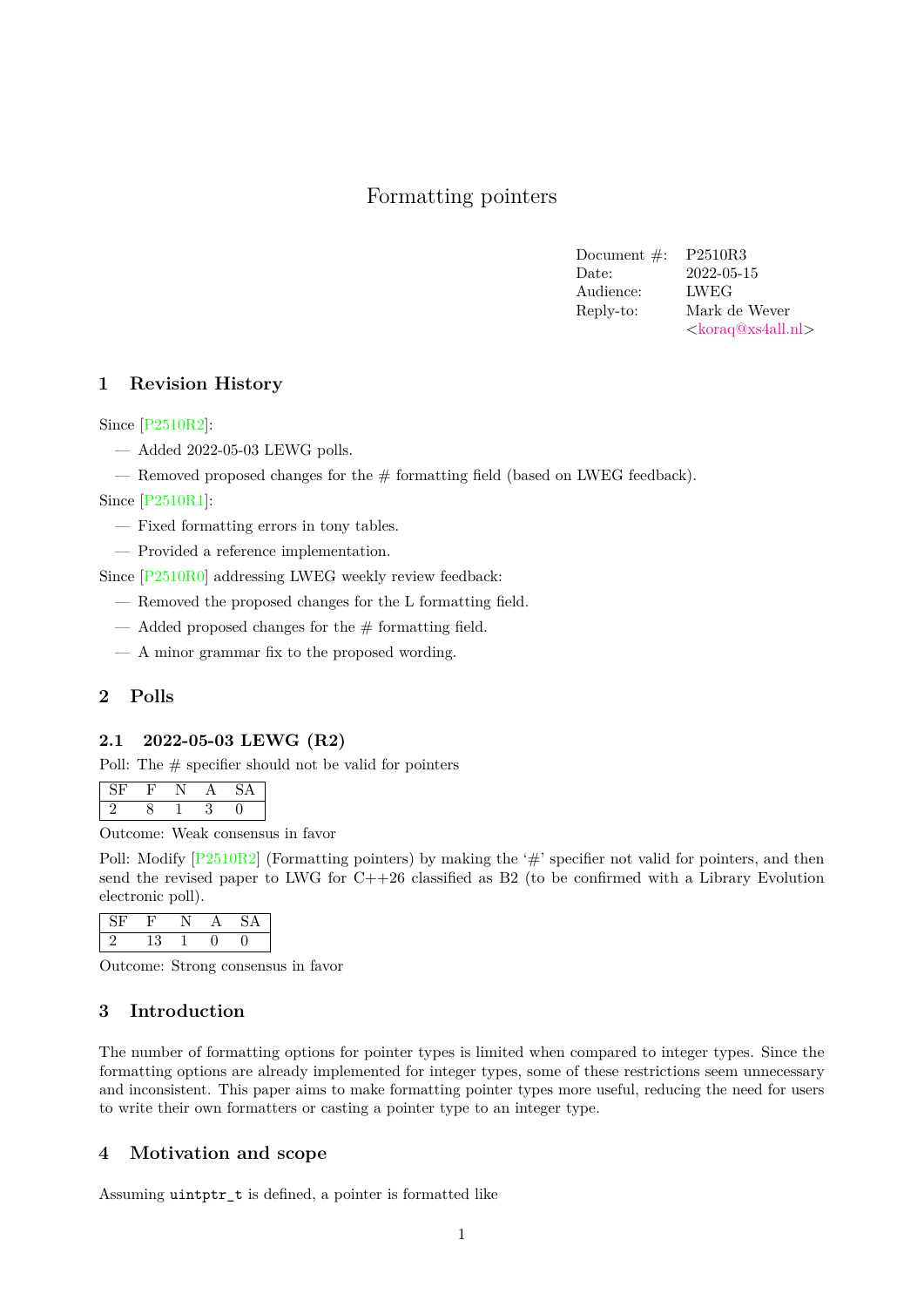to\_chars(first, last, reinterpret\_cast<uintptr\_t>(value), 16)

with the prefix 0x added to the output. When formatting an unsigned integer several *std-format-spec* fields can affect the output.

```
int i = 0:
format("{:#018x}", reinterpret_cast<uintptr_t>(&i)); // 0x00007ffe0325c4e4
format("{:#018X}", reinterpret_cast<uintptr_t>(&i)); // 0X00007FFE0325C4E4
```
The latter example isn't possible when using a pointer type directly. When the user wants this output they need to use a reinterpret cast or write their own formatter.

Whether the first example is possible when using a pointer type directly depends on whether the hexadecimal output of the pointer type is considered an integer presentation type. [\[LWG3612\]](#page-2-3) asserts it's not. Currently an integer presentation type isn't defined in the standard, [\[LWG3644\]](#page-2-4) proposes to add this definition and excludes pointer types. That solves the ambiguity for the pointer type, but means all three examples aren't possible for pointer types.

In order to make the formatting of pointer types useful and more consistent all *std-format-spec* fields are evaluated.

### *fill*

No changes are proposed.

### *align*

[\[LWG3612\]](#page-2-3) addresses the default alignment of pointer types. No changes are proposed.

### *sign*

This won't be allowed after [\[LWG3644\]](#page-2-4). Since pointers aren't arithmetic types they shouldn't have a sign. No changes are proposed.

# *#*

This won't be allowed after [\[LWG3644\]](#page-2-4). Allowing this has no effect since the output always has a base prefix. No changes are proposed.

#### *0*

This won't be allowed after [\[LWG3644\]](#page-2-4), before its status was unclear. Zero-padding a pointer type to a requested width is useful and matches the behaviour of the integer presentation type. Therefore the field will be allowed for pointer types.

#### *width*

No changes are proposed.

### *precision*

No changes are proposed.

#### *L*

No changes are proposed.

# *type*

Currently it's only possible to generate lower case output. The other hexadecimal output types x and a have an upper case equivalent X and A. For consistency the pointer type should have an upper case equivalent. This paper proposes the type P for upper case output of the pointer type.

The wording of p uses "prefix", while the wording of 0 applies to a "base prefix". For clarity and consistency this will be adjusted so the wording in [\[tab:format.type.ptr\]](https://wg21.link/format#tab:format.type.ptr) matches the wording in [\[tab:format.type.int\].](https://wg21.link/format#tab:format.type.int)

The summary of the proposed changes where ptr is a pointer type:

| Format                            | Before                              | After                                                                   |
|-----------------------------------|-------------------------------------|-------------------------------------------------------------------------|
| format(" $\{:\,018\}$ ", ptr);    | Unclear, ill-formed after [LWG3644] | 0x00007ffe0325c4e4                                                      |
| format( $"\$ :P}", ptr);          | Ill-formed                          | 0X7FFE0325C4E4                                                          |
| format( $"\{\cdot\}"\$ , ptr);    |                                     | Unclear, ill-formed after [LWG3644] Unclear, ill-formed after [LWG3644] |
| format(" $\{:\text{#}\}$ ", ptr); |                                     | Unclear, ill-formed after [LWG3644] Unclear, ill-formed after [LWG3644] |